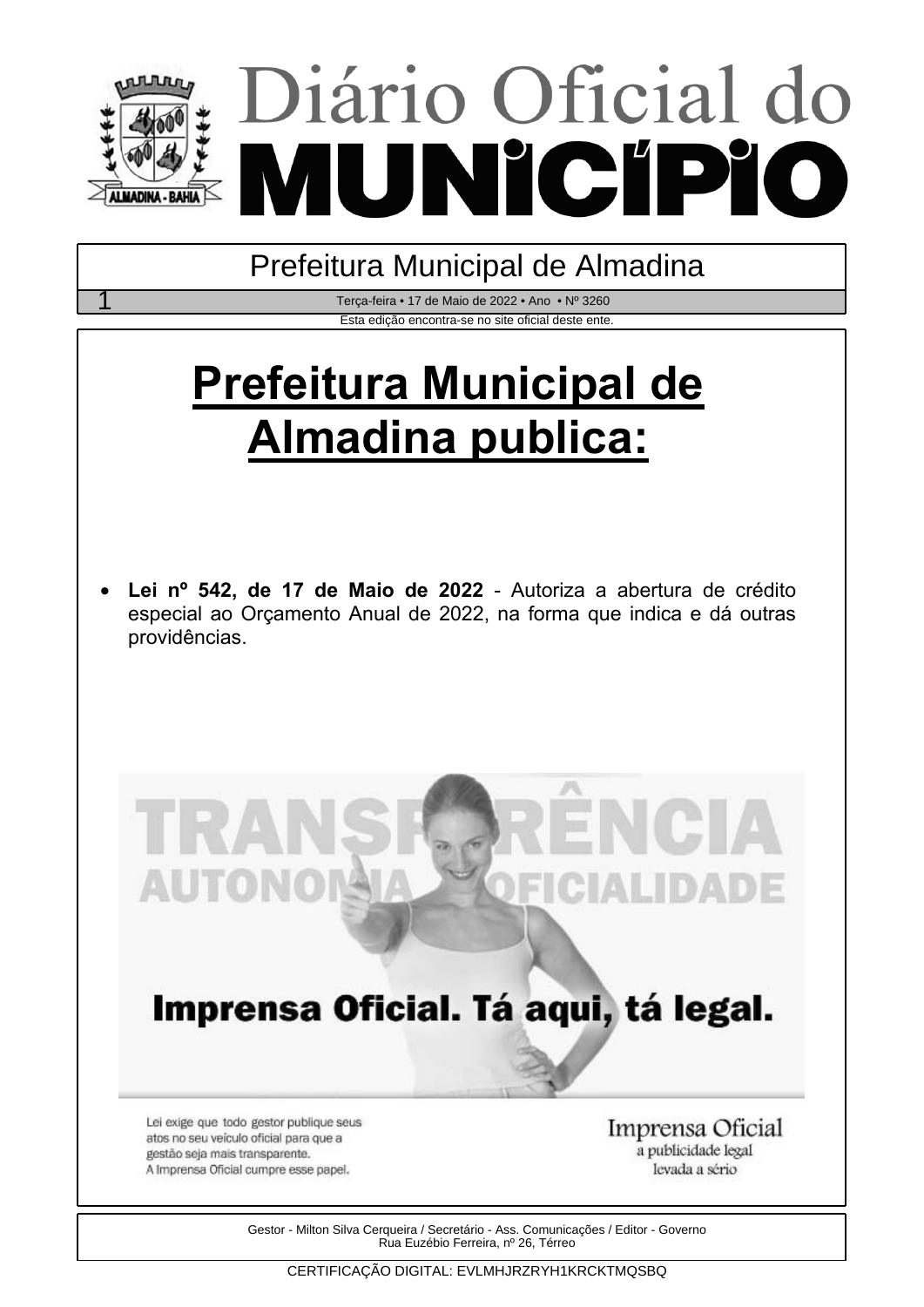Leis



# **ESTADO DA BAHIA** PREFEITURA MUNICIPAL DE ALMADINA **GABINETE DO PREFEITO**

### LEI Nº 542, DE 17 DE MAIO DE 2022.

Autoriza a abertura de crédito especial ao Orçamento Anual de 2022, na forma que indica e dá outras providências.

O PREFEITO DO MUNICIPIO DE ALMADINA, Estado da Bahia, no uso de suas atribuições, e tendo em vista o que estabelecem o art. 167, inc. V, da Constituição Federal, e o art. 41, inciso II da Lei nº 4.320/64, faço saber que a Câmara de Vereadores aprova e eu sanciono e promulgo a seguinte Lei:

Art. 1º Fica o chefe do Poder Executivo autorizado a abrir, ao Orçamento Anual vigente, aprovado pela Lei Municipal nº 540, de 23 de dezembro de 2021, Crédito Adicional Especial no valor global de R\$ 116.100,00 (Cento e dezesseis mil e cem reais), destinados à inserção de dotações orçamentárias inexistentes a serem consignadas conforme detalhamento abaixo:

| Poder                 | 03.00.00        | PODER EXECUTIVO                                                    |            |
|-----------------------|-----------------|--------------------------------------------------------------------|------------|
| Órgão:                | 03.07.00        | SECRETARIA MUNICIPAL DE EDUCACAO E CULTURA                         |            |
| Unidade Orçamentária: | 03.07.07        | SECRETARIA MUNICIPAL DE EDUCACAO E CULTURA                         |            |
| Função:               | 27              | <b>DESPORTO E LAZER</b>                                            |            |
| Subfunção:            | 813             | LAZER                                                              |            |
| Programa:             | 002             | EDUCANDO PARA A VIDA                                               |            |
| Fonte:                | 24              | TRANSFERÊNCIAS DE CONVÊNIOS - OUTROS                               |            |
| Ação:                 | 2.311           | REFORMA DAS QUADRAS DE ESPORTE, POLIESPORTIVAS E ESTÁDIO MUNICIPAL |            |
| Elemento da Despesa:  | 4.4.90.51.00.00 | OBRAS E INSTALAÇÕES                                                | 100.000,00 |
|                       |                 | Total                                                              | 100.000.00 |

| Poder                 | 03.00.00        | PODER EXECUTIVO                                      |          |
|-----------------------|-----------------|------------------------------------------------------|----------|
| Órgão:                | 03.10.00        | SECRETARIA DE DESENVOLVIMENTO SOCIAL                 |          |
| Unidade Orçamentária: | 03.10.52        | FUNDO MUNICIPAL DE ASSISTÊNCIA SOCIAL                |          |
| Função:               | 8               | ASSISTÊNCIA SOCIAL                                   |          |
| Subfunção:            | 244             | ASSISTÊNCIA COMUNITÁRIA                              |          |
| Programa:             | 005             | ASSISTÊNCIA SOCIAL DIREITO DO POVO                   |          |
| Fonte:                | 28              | FUNDO ESTADUAL DE ASSISTÊNCIA SOCIAL - FEAS          |          |
| Ação:                 | 2.055           | GESTÃO E EXECUÇÃO DO SERV. DE PROTEÇÃO SOCIAL BÁSICA |          |
| Elemento da Despesa:  | 3.1.90.11.00.00 | VENCIMENTOS E VANTAGENS FIXAS - PESSOAL CIVIL        | 5.000,00 |
|                       | 3.1.90.13.00.00 | OBRIGAÇÕES PATRONAIS                                 | 1.100,00 |
|                       |                 | Total                                                | 6.100.00 |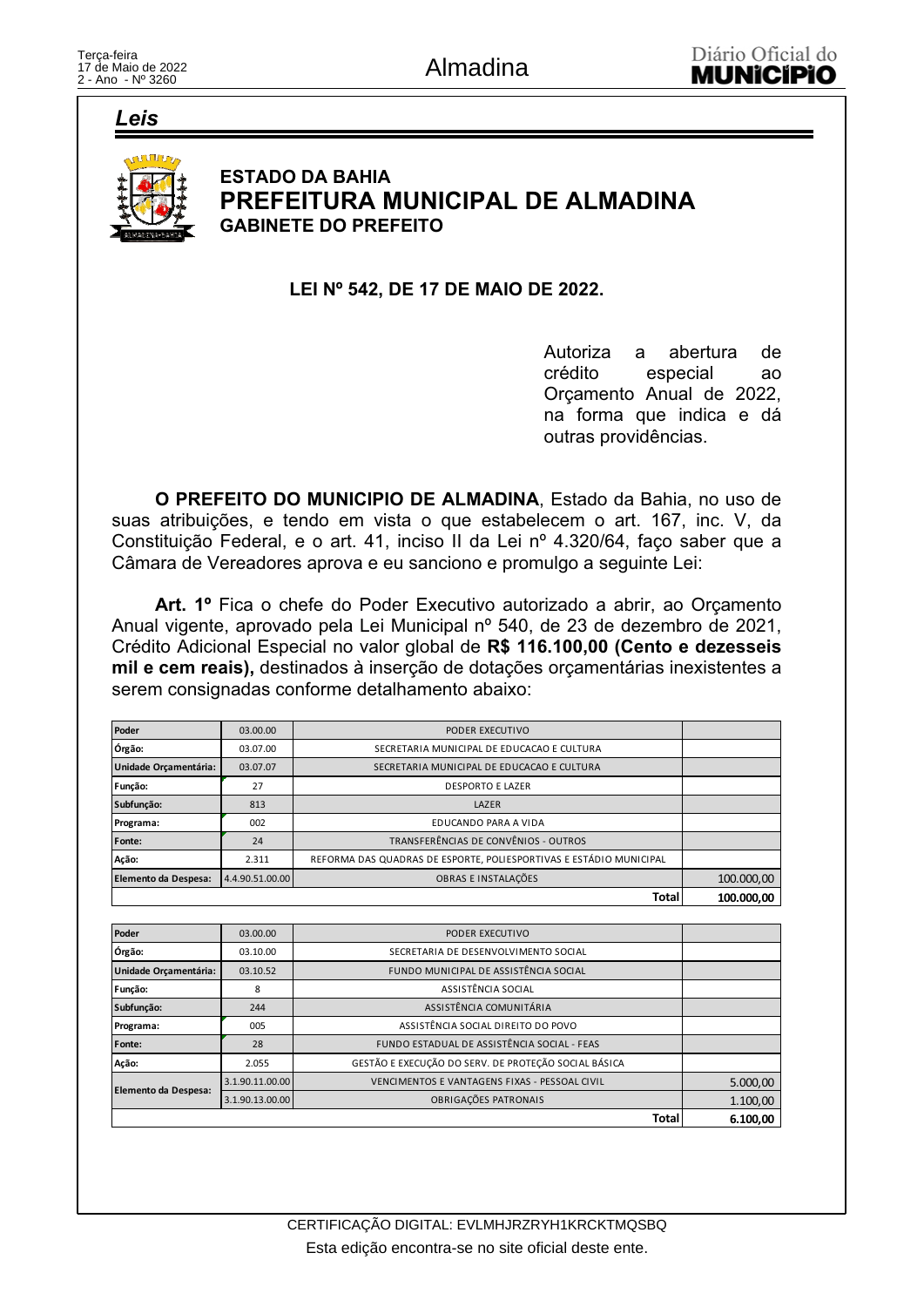### **ESTADO DA BAHIA** PREFEITURA MUNICIPAL DE ALMADINA **GABINETE DO PREFEITO**

| Poder                 | 03.00.00        | PODER EXECUTIVO                                              |           |
|-----------------------|-----------------|--------------------------------------------------------------|-----------|
| Órgão:                | 03.10.00        | SECRETARIA DE DESENVOLVIMENTO SOCIAL                         |           |
| Unidade Orçamentária: | 03.10.52        | FUNDO MUNICIPAL DE ASSISTÊNCIA SOCIAL                        |           |
| Função:               | 8               | ASSISTÊNCIA SOCIAL                                           |           |
| Subfunção:            | 243             | ASSISTÊNCIA À CRIANÇA E AO ADOLESCENTE                       |           |
| Programa:             | 005             | ASSISTÊNCIA SOCIAL DIREITO DO POVO                           |           |
| Fonte:                | 00              | RECURSOS ORDINÁRIOS                                          |           |
| Ação:                 | 2.070           | GESTÃO DO PROGRAMA CRIANÇA FELIZ (PRIMEIRA INFÂNCIA NO SUAS) |           |
| Elemento da Despesa:  | 3.3.90.30.00.00 | MATERIAL DE CONSUMO                                          | 8.000,00  |
|                       | 3.3.90.36.00.00 | OUTROS SERVICOS DE TERCEIROS - PESSOA FÍSICA                 | 2.000,00  |
|                       |                 | Total                                                        | 10.000.00 |

#### TOTAL DA ADIÇÃO

116.100,00

Parágrafo único: O Decreto de abertura do crédito especial autorizado, a ser editado pelo Poder Executivo na forma definida no art. 42 da Lei nº 4.320/64, é autorizado nesta Lei.

Art. 2º. Os recursos para acorrer à abertura do crédito autorizado nesta Lei decorrerão da anulação dos seguintes créditos consignados na Lei Orçamentária Anual vigente:

| Poder                 | 03.00.00        | PODER EXECUTIVO                                    |              |            |
|-----------------------|-----------------|----------------------------------------------------|--------------|------------|
| Órgão:                | 03.09.00        | SECRETARIA MUNICIPAL DE OBRAS E SERVIÇOS URBANOS   |              |            |
| Unidade Orçamentária: | 03.09.09        | SECRETARIA MUNICIPAL DE OBRAS E SERVIÇOS URBANOS   |              |            |
| Função:               | 15              | URBANISMO                                          |              |            |
| Subfunção:            | 451             | <b>INFRAESTRUTURA URBANA</b>                       |              |            |
| Programa:             | 004             | AÇÕES PARA ALMADINA VOLTAR A CRESCER               |              |            |
| Fonte:                | 24              | TRANSFERÊNCIAS DE CONVÊNIOS - OUTROS               |              |            |
| Ação:                 | 1.111           | PAVIMENTAÇÃO E CALÇAMENTO DE VIAS URBANAS E RURAIS |              |            |
| Elemento da Despesa:  | 4.4.90.51.00.00 | OBRAS E INSTALAÇÕES                                |              | 100.000,00 |
|                       |                 |                                                    | <b>Total</b> | 100.000.00 |

| Poder                 | 03.00.00        | PODER EXECUTIVO                                      |          |
|-----------------------|-----------------|------------------------------------------------------|----------|
| Órgão:                | 03.10.00        | SECRETARIA DE DESENVOLVIMENTO SOCIAL                 |          |
| Unidade Orçamentária: | 03.10.52        | FUNDO MUNICIPAL DE ASSISTÊNCIA SOCIAL                |          |
| Função:               | 8               | ASSISTÊNCIA SOCIAL                                   |          |
| Subfunção:            | 244             | ASSISTÊNCIA COMUNITÁRIA                              |          |
| Programa:             | 005             | ASSISTÊNCIA SOCIAL DIREITO DO POVO                   |          |
| <b>Fonte:</b>         | 28              | FUNDO ESTADUAL DE ASSISTÊNCIA SOCIAL - FEAS          |          |
| Ação:                 | 2.055           | GESTÃO E EXECUÇÃO DO SERV. DE PROTEÇÃO SOCIAL BÁSICA |          |
| Elemento da Despesa:  | 3.3.90.30.00.00 | MATERIAL DE CONSUMO                                  | 6.100,00 |
|                       |                 | Total                                                | 6.100.00 |